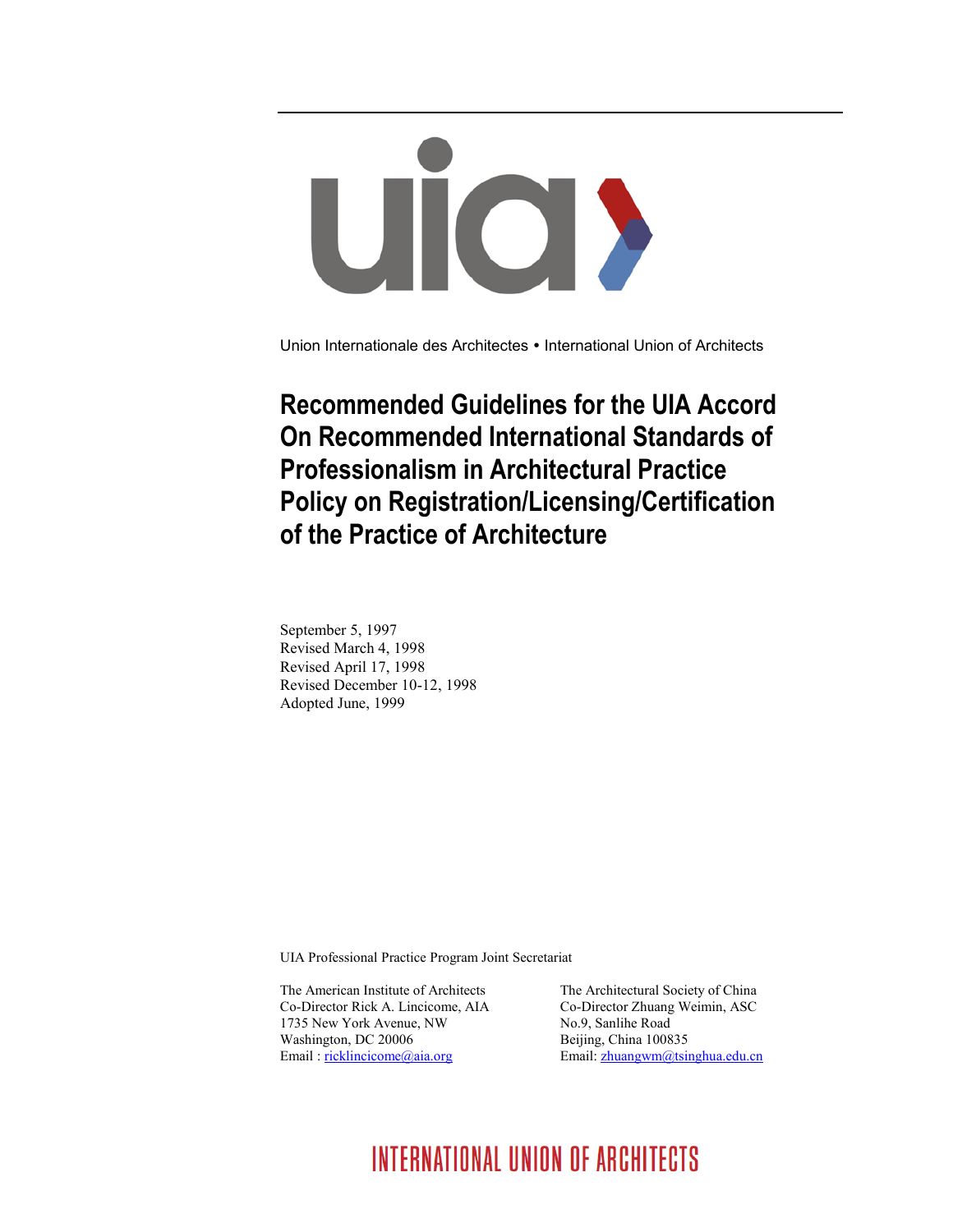

## Accord Policy on Registration/Licensing/Certification of the Practice of Architecture

*That the UIA promote the registration/licensing/certification of the function of architects in all countries. In the public interest, provision for such registration/licensing/certification should be by statute.*

## Introduction

## **Registration/Licensing/Certification**

Registration/licensing/certification is the official legal recognition of an individual's qualification allowing her or him to practice as an independent architect, associated with regulations preventing unqualified persons from performing certain functions. Given the public interest in a high-quality, sustainable built environment and the dangers and consequences associated with the construction industry, it is important that architectural services are provided by properly qualified professionals in order to provide adequate protection for the public.

Registration/licensing/certification is based on minimum standards of competency relative to education, experience, and examination to ensure that the public interest is served. Occupational licensure is an exercise of the state's inherent police power to protect the health, safety, and welfare of its citizens. Five generally accepted criteria indicate when licensure is appropriate: 1) unregulated practice of the occupation poses a serious risk to a consumer's life, health, safety, or economic well-being and the potential for harm is recognizable and likely to occur; 2) the practice of the occupation requires a high degree of skill, knowledge, and training; 3) the functions and responsibilities of the practitioner require independent judgment and the members of the occupational group practice independently; 4) the scope-of-practice of the occupation is distinguishable from other licensed and unlicensed occupations; 5) the economic and cultural impact on the public of regulating this occupational group is justified. The practice of architecture meets these classic criteria.

## **Practice Regulation vs. Title Registration**

**"Practice regulation"** i.e. regulation of the practice of a profession, means that only those individuals who meet specific legislated criteria (of education, training, and testing) may perform the services of a profession.

Practice regulation or licensure--because of its cost to the state and consumers and because it limits entry into a profession--is traditionally reserved for professions and occupations that if unregulated pose a serious threat to public health, safety, and welfare. In evaluating whether a profession should be regulated by practice regulation, most states apply a set of objective criteria, which include: Is the public being harmed by lack of regulation and can such harm be documented? Are there alternatives to state regulation? Is the public protected by existing laws, codes, or standards, and would strengthening

# **INTERNATIONAL UNION OF ARCHITECTS**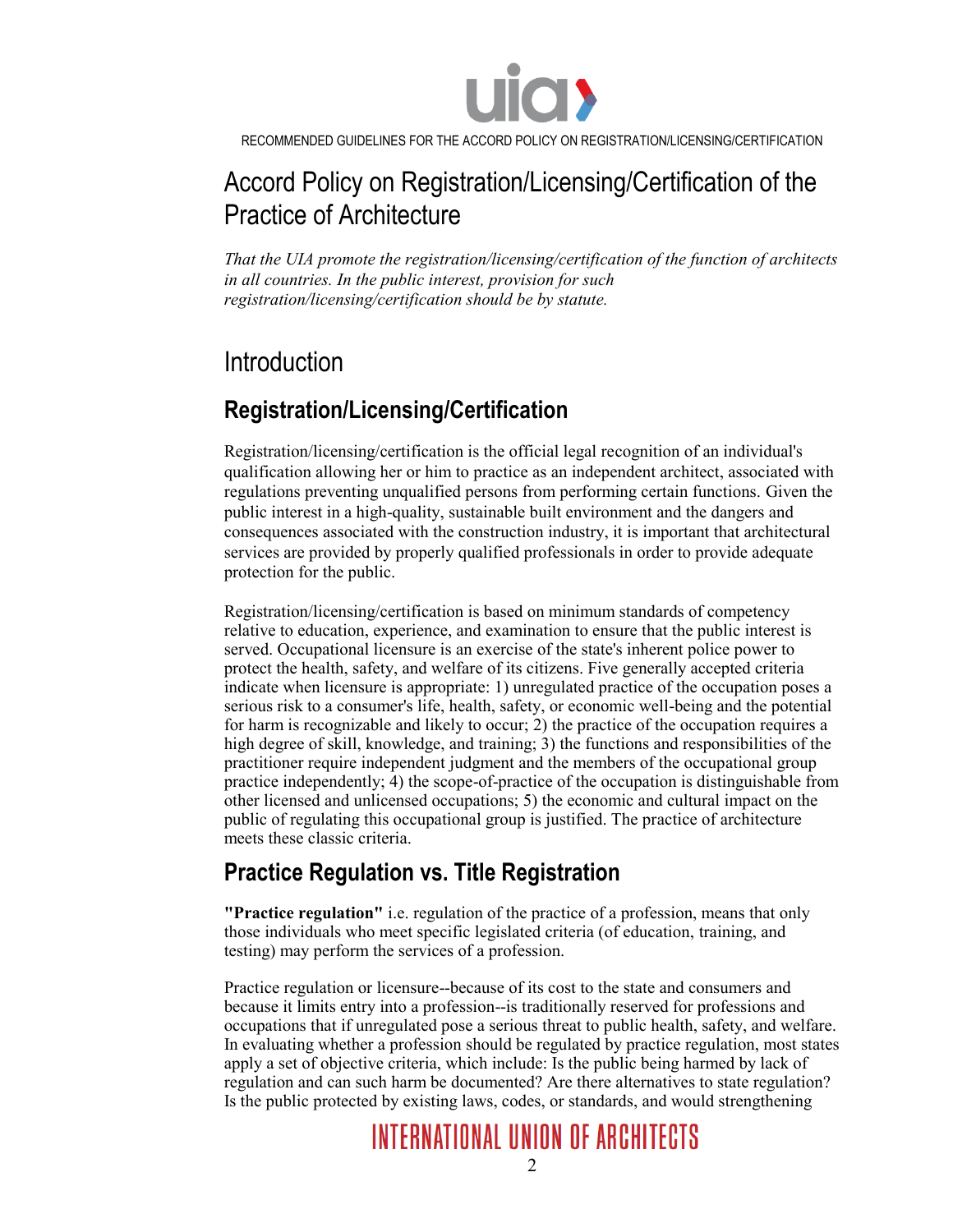

such laws solve the problem? What is the cost to the state and the public of regulating the profession and will the public benefit from such regulation?

**"Title registration"** means individuals must still meet specific qualifications criteria, but only the use of the title is controlled. Individuals who do not have the title may continue to perform the

services. Title registration should confer only a protected title. A title bill should not affect the scope of that group's practice or permit those individuals to do anything they were not already legally entitled to do. (NOTE: Title registration is called "certification" in most states. The word "licensing," though often used as an umbrella term for state regulation, is used by most states to mean practice regulation.)

Title registration is intended to provide a means that the public can use for distinguishing trained/qualified practitioners or providers of a service from untrained or unqualified individuals. Title registration does not prevent other less qualified individuals from providing the services; it simply establishes a measuring stick against which their qualifications can be judged. Title registration is considered appropriate when no serious threat to the public is involved, but consumers may be confused and misled about providers' qualifications.

Title registration achieves the goal of enabling the public and consumers of services to differentiate, with minimal cost to the state and consumers, trained, qualified individuals from those who are untrained. With title registration, those individuals who do not meet the registration requirements are not deprived of their livelihoods. These individuals can continue to provide services; they are simply constrained from using a protected title.

## **Proposed Legislative Guidelines**

The International Union of Architects recommends that legislation or statutes regulating the profession of architecture should be based on regulation of the practice of architecture. The following guidelines reflect that recommendation and set forth provisions to deal with a limited number of problem areas of state regulation that have implications beyond the boundaries of an individual state. For the sake of brevity, the term "registration" is used throughout the guideline to denote "registration/ licensing/certification." It should be noted that in any mutual recognition agreement between national and international jurisdictions, the UIA takes the position that only registered architects (whether with practice registration or title registration) are recognized.

Guidelines rather than draft statutory language are recommended because the laws of states represented by the member sections of the UIA contain language, organization, and provisions reflecting the unique political and cultural characteristics of those states. It would undoubtedly be disruptive and confusing to try to suggest exact statutory language on an international basis.

#### **1. Definition**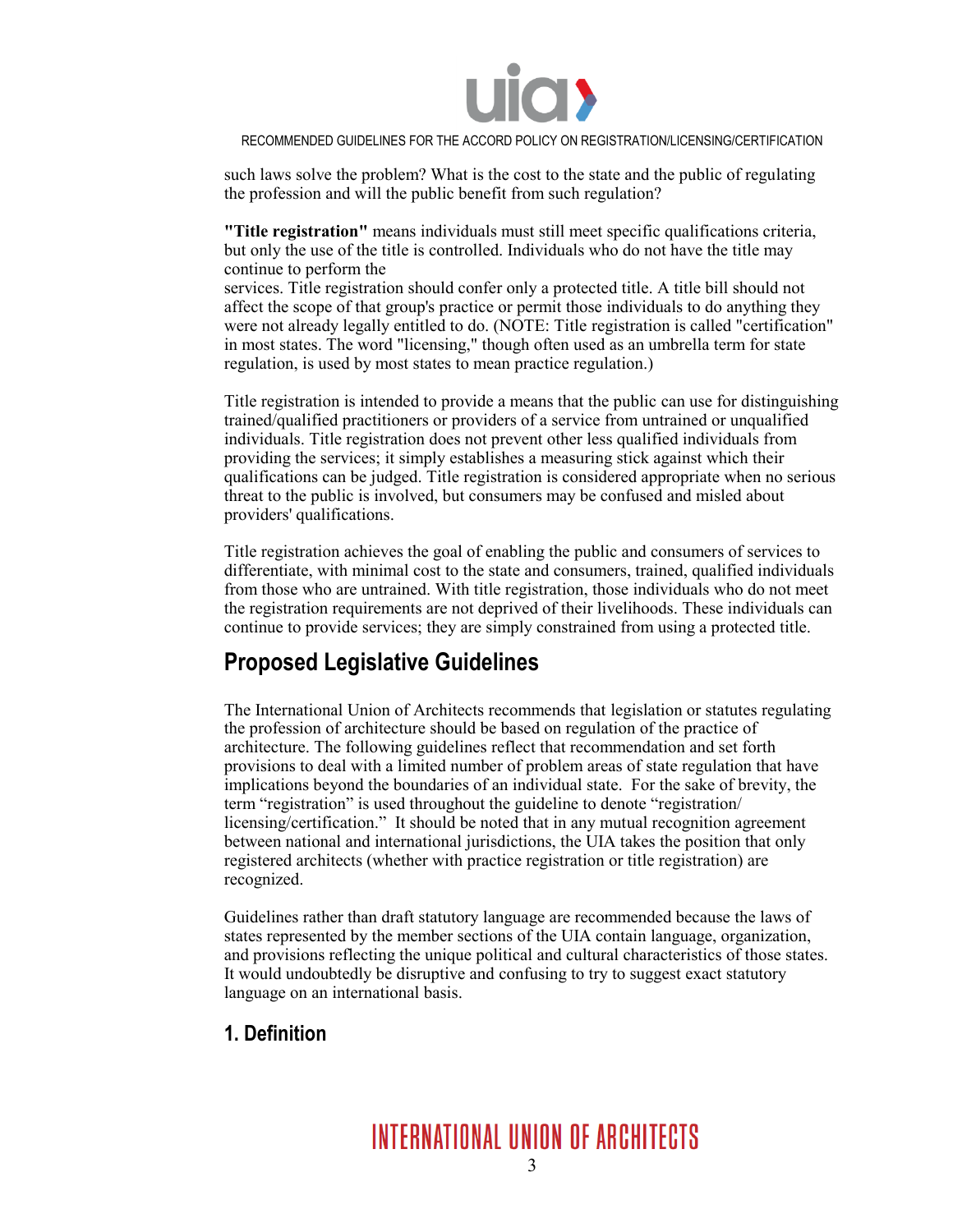

**1.1 Practice of Architecture:** For the purpose of a registration statute, the definition of the practice of architecture should be the definition adopted by the UIA in the Accord on Recommended International Standards of Professionalism in Architectural Practice:

*The practice of architecture consists of the provision of professional services in connection with town planning and the design, construction, enlargement, conservation, restoration, or alteration of a building or group of buildings. These professional services include, but are not limited to planning; strategic and land-use planning; urban design; provision of preliminary studies, designs, models, drawings, specifications, and technical documentation; coordination of technical documentation prepared by others as appropriate and without limitation (consulting engineers, landscape architects, and other specialist consultants); construction economics; contract administration; monitoring of construction (referred to as supervision in some countries); and project management.*

This definition of the practice of architecture covers the wide variety of services that architects normally furnish and for which they are specifically trained and in which they are required to demonstrate professional competency. In some jurisdictions where the education and training and competency standards are more narrowly drawn, the UIA Accord definition may need to be amended to reflect these narrower standards.

No person should be permitted to engage in the practice of architecture unless registered or otherwise permitted to practice under the registration statute. No person should be permitted to use the title "architect" or otherwise represent to the public that he or she is an architect unless he or she is registered to practice architecture.

In some instances, state statutes may exempt various categories of related design professionals from the purview of the statute to the extent that the exercise of their profession may incidentally involve them in the practice of architecture. It is important that these exemptions be carefully thought out to serve as a means for setting off other legitimate design activities from the practice of architecture.

In many jurisdictions, engineering registration laws permit the engineer to design structures as well as a multitude of other projects. The architectural profession is often restricted by law to designing only buildings and ancillary facilities "for human habitation." The UIA advocates that statutes regulating the profession of architecture should not unduly narrow the scope of practice and should recognize that architects, through their practices, express the roots of a society's cultural and aesthetic values through the architecture they design.

#### **2. Regulation of Conduct of Registrants**

**2.1 Authorization:** Clearly the authorization of an architectural registration agency to adopt rules or regulations governing the conduct of architects should be covered by statute. Rule-making power coupled with a power of revocation or suspension of registration based on misconduct implicitly requires further description by the rulemaking process of what will constitute misconduct.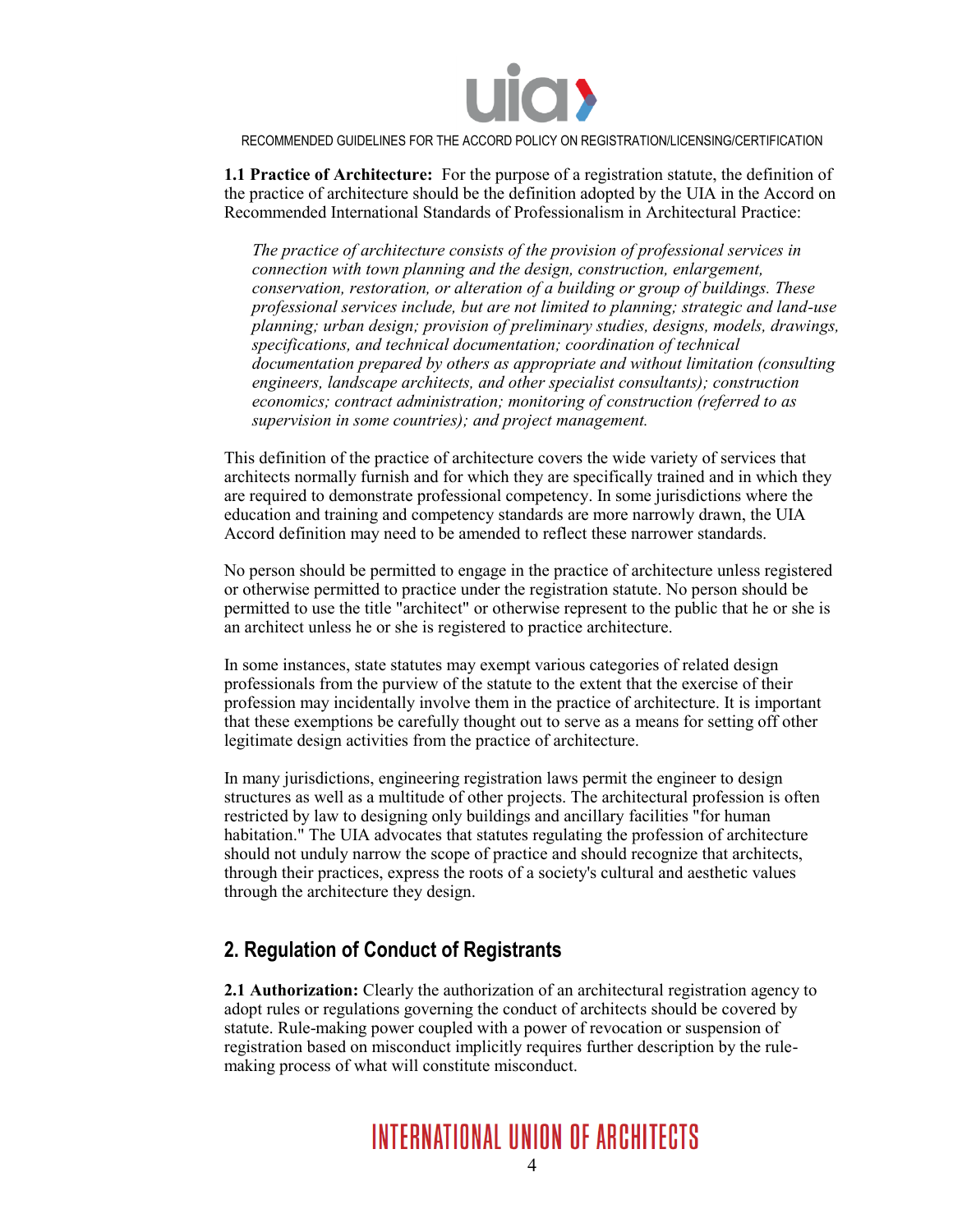

**2.2 Rules of Conduct:** The statute should authorize the architectural registration agency to promulgate, as part of its regulatory function, rules of conduct governing the practice of registered architects. The statute should contain standards for the scope and content of such rules. The statute should also provide that violation of the rules of conduct promulgated by the architectural registration agency is one of the enumerated grounds for revocation or suspension of registration or for the imposition of a civil fine.

#### **3. Qualification for Registration**

Qualification criteria for registration should be objective and transparent. For the purpose of a registration statute, care should be taken to assure that the statute appropriately reflects the "UIA Accord on Recommended International Standards of Professionalism in Architectural Practice" policies and guidelines on fundamental requirements of an architect, education, accreditation/validation/recognition, practical experience/ training/internship, and practical examination/demonstration of professional knowledge and ability. It is not appropriate that statutes contain requirements for citizenship or residency to enter into the profession.

**3.1 Degree:** An applicant for registration should be required to hold an accredited professional degree in architecture. The UIA recommends that the UIA/UNESCO Charter for Architectural Education be established as the minimum criteria for architectural education.

**3.2 Practical Training:** The UIA recommends that an applicant for registration have such practical training as set out in the Accord Policy.

**3.3 Examination:** To be registered, the applicant should be required to pass examinations covering such subjects and graded on such basis as the registration agency shall, by regulations, decide.

**3.4 Personal Interview:** Registration agencies may require a personal interview with a candidate for registration.

**3.5 Moral Character:** If the state wishes to invest its registration agency with discretion to reject an applicant who is not of "good moral character," the statute should specify only the aspects of the applicant's background germane to the inquiry, such as:

- Conviction for commission of a felony;
- Misstatement or misrepresentation of fact by the applicant in connection with his or her application;
- Violation of any of the rules of conduct required of registrants and set forth in the statutes or regulations;
- Practicing architecture without being registered in violation of registration laws of the jurisdiction in which the practice took place.

If the applicant's background includes any of the foregoing, the registration agency should be allowed, notwithstanding, to register the applicant on the basis of suitable evidence of reform.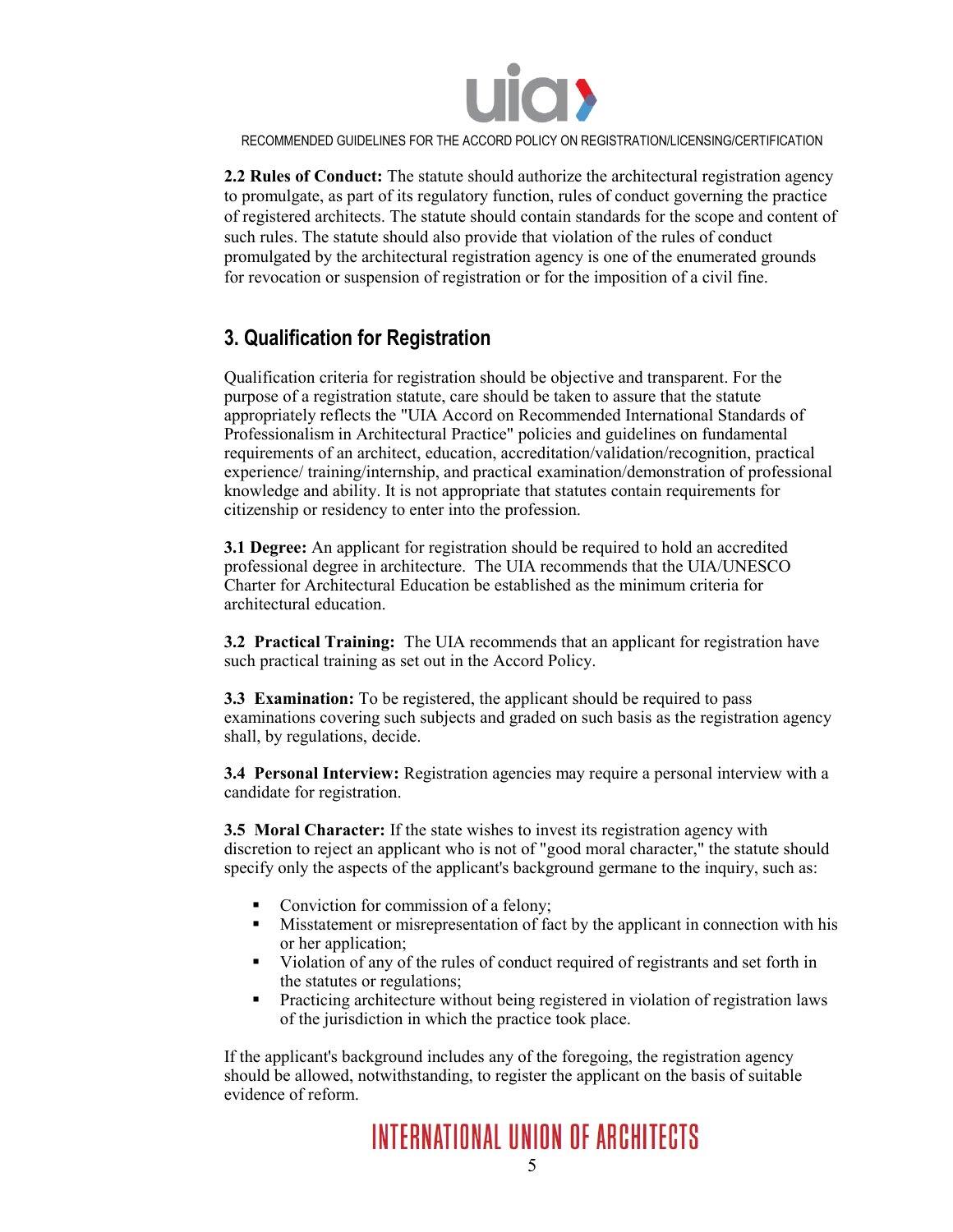

#### **4. Reciprocity Procedure**

The statute should make provision for registering nonresident applicants in addition to the provisions outlined in the section 3, Qualifications for Registration, and to any provisions in the statute providing other forms of reciprocity.

**4.1 Nonresident Applicant Seeking to Practice:** Every nonresident applicant seeking to practice architecture in a jurisdiction should be registered, if the applicant:

- Holds a current and valid registration issued by a registration authority recognized by mutual recognition agreement by the jurisdiction;
- Files an application with the jurisdiction, on a form prescribed by the jurisdiction, containing such information satisfactory to the jurisdiction concerning the applicant as the jurisdiction considers pertinent.

**4.2 Nonresident Applicant Seeking a Commission:** A nonresident applicant seeking an architectural commission in a jurisdiction in which he or she is not registered should be admitted to the jurisdiction for the purpose of offering to render architectural services and for that purpose only without having first been registered by the jurisdiction, if the applicant:

- Holds a current and valid registration issued by a registration authority recognized by mutual recognition agreement by the jurisdiction;
- Notifies the board of the jurisdiction in writing that (a) he or she holds a current valid registration issued by a registration authority recognized by mutual recognition agreement by the jurisdiction but is not currently registered in the jurisdiction and will be present in the jurisdiction for the purpose of offering to render architectural services, (b) he or she will deliver a copy of the notice referred to in (a) to every potential client to whom the applicant offers to render architectural services, and (c) he or she shall apply immediately to the board for registration if selected as the architect for a project in the jurisdiction.

The applicant should be prohibited from actually rendering architectural services until he or she has been registered.

**4.3 Design Competition:** A person seeking an architectural commission by participating in an architectural design competition for a project in a jurisdiction in which he or she is not registered should be permitted to participate in the competition, if the person:

- Holds a current and valid registration issued by a registration authority recognized by mutual recognition agreement by the jurisdiction;
- Notifies the jurisdiction in writing that he or she is participating in the competition and holds a current and valid registration issued by a registration authority recognized by mutual recognition agreement by the jurisdiction;
- Undertakes to apply to the jurisdiction for registration immediately on being chosen as an architect for the project.

INTERNATIONAL UNION OF ARCHITECTS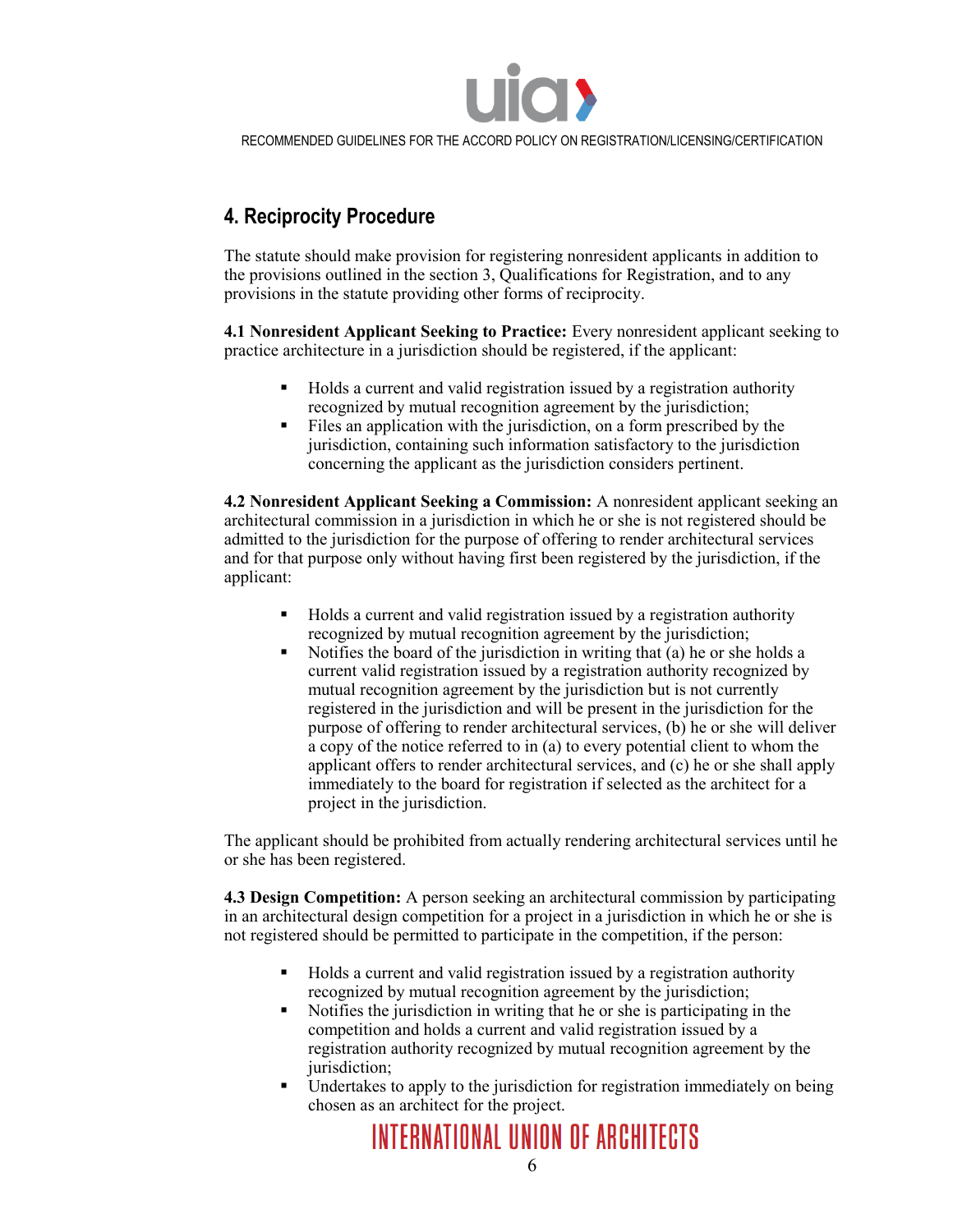

#### **5. Form of Practice**

If architectural services are provided by corporate entities, they should be required to be under the effective control of architects and required to conform to and maintain the same professional standards of service, work, and conduct as individual architects.

A majority of member sections responding to the UIA Professional Practice Commission questionnaire indicated that their states permitted the practice of architecture in partnerships and conventional corporate forms. The restrictions placed on corporate practice and the newer limited-liability company are often onerous. The great variety of these restrictions suggest that a guideline is needed to seek a reasonable, international provision respecting firm practice while assuring the public of the integrity of architectural services performed.

**5.1 Practice Structure:** The UIA guidelines recommend that statutes provide that a partnership (including a registered limited liability partnership), a limited liability company, or a corporation should be admitted to practice architecture in a jurisdiction if:

- At least two-thirds of the general partners, if a partnership; or two-thirds of the directors, if a limited liability company or a corporation, are registered under the laws of any state or country to practice architecture;
- The person having the practice of architecture in her or his charge is herself or himself a general partner, if a partnership; a director, if a limited liability company; or a director, if a corporation, and registered to practice in that jurisdiction.

The statute should empower the registration agency to require, by regulations, any partnership, limited liability or unlimited company, or corporation practicing architecture in that state to file information concerning its officers, directors, managers, beneficial owners, and other aspects of its business organization on such forms as the agency prescribes.

**5.2 Firm Name:** A firm otherwise qualified to practice in a state or country should be permitted to practice in that state or country under a name that does not include the names of every director, if a corporation; every manager, if a limited liability company; or every general partner, if a partnership, registered in any state or country to practice architecture, provided the firm complies with reasonable regulations of the registration agency requiring the firm to file the names, addresses, and other pertinent information concerning the directors, managers, or general partners of the firm.

#### **6. Engagement of an Architect During Construction of a Project**

Construction administration services, including periodic site visits, shop drawing review, and reporting violations of codes or substantial deviations from the contract documents constitute an important responsibility of the architect and assure the public health, safety,